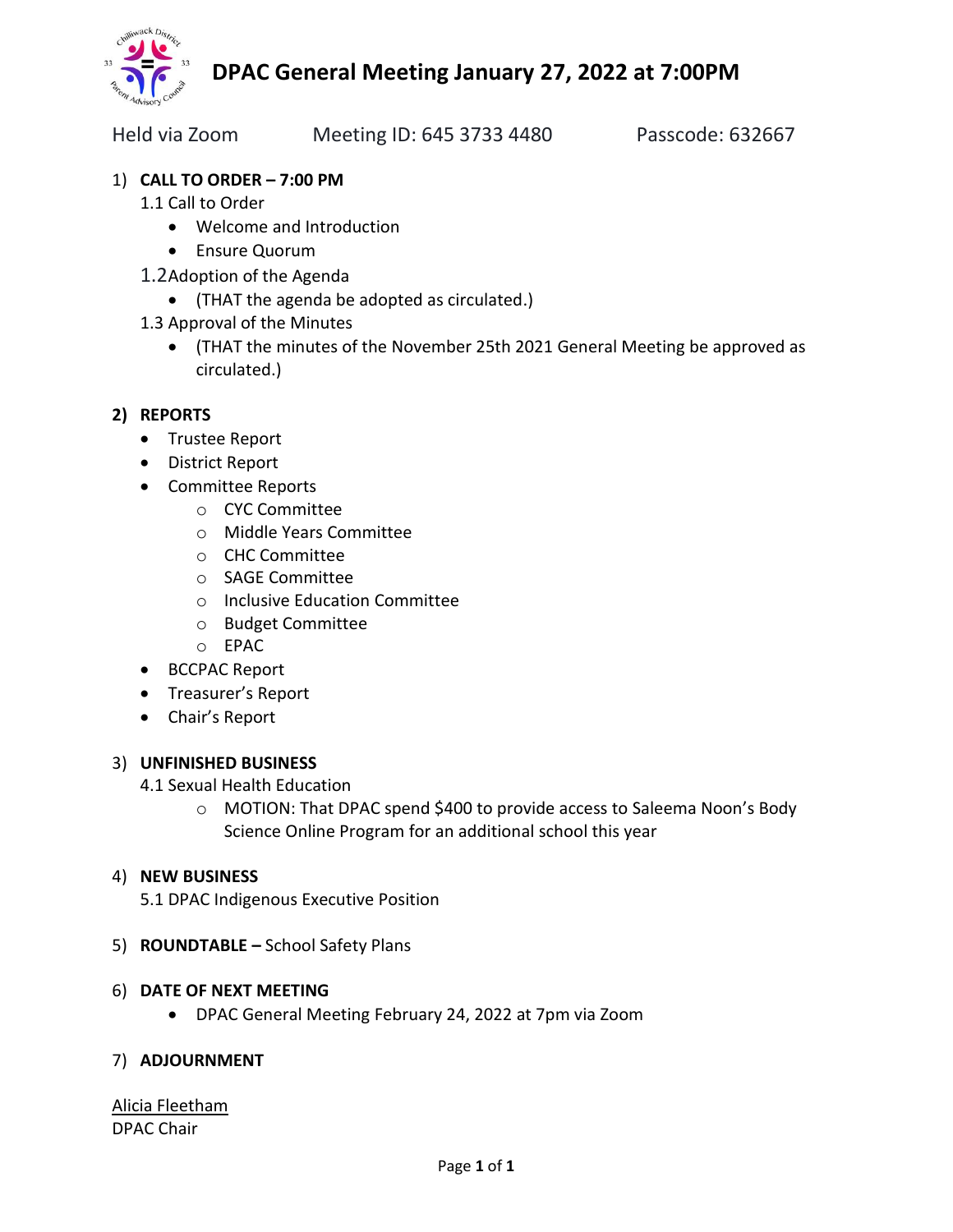

#### **Members Present:**

| Alicia Fleetham     | <b>DPAC Chair</b>                                            |
|---------------------|--------------------------------------------------------------|
| <b>Diane Braun</b>  | DPAC Vice Chair and Chilliwack Middle DPAC Rep               |
| <b>Katie Bartel</b> | <b>DPAC Secretary</b>                                        |
| Jessica Clarke      | <b>DPAC Treasurer</b>                                        |
| Meghan Reid         | DPAC BCCPAC Rep and Sardis Secondary DPAC Rep                |
|                     | Elizabeth Beacom DPAC Member at Large and Watson El DPAC Rep |

**\_\_\_\_\_\_\_\_\_\_\_\_\_\_\_\_\_\_\_\_\_\_\_\_\_\_\_\_\_\_\_\_\_\_\_\_\_\_\_\_\_\_\_\_\_\_\_\_\_\_\_\_\_\_\_\_\_\_\_\_**

| <b>Chilliwack Secondary DPAC Rep</b> |
|--------------------------------------|
| <b>Unsworth Elem DPAC Rep</b>        |
| <b>Vedder Elem DPAC Rep</b>          |
| <b>Tyson Elem DPAC Rep</b>           |
| <b>Leary IAT DPAC Rep</b>            |
| <b>McCammon Elem DPAC Rep</b>        |
| <b>Evans Elem DPAC Rep</b>           |
| <b>Imagine IAT DPAC Rep</b>          |
| <b>Robertson Elem DPAC Rep</b>       |
| <b>Sardis Elem DPAC Rep</b>          |
| <b>Cheam Elem DPAC Rep</b>           |
| Mt. Slesse DPAC Rep                  |
| <b>Rosedale Community DPAC Rep</b>   |
| <b>Yarrow Elem DPAC Rep</b>          |
| <b>AD Rundle DPAC Rep</b>            |
| <b>Little Mountain Elem DPAC Rep</b> |
|                                      |

### **Parent's Present:**

**Stacey Gould**

#### **Guests Present:**

**David Swankey, Trustee Liason Allan Van Tassel, Director of Facilities and Transportation Robert Beischer from Childrens Right to Play**

#### 1. **CALL TO ORDER @ 7:01pm**

- 1.1. Ensure Quorum
	- Quorum of members met
- 1.2. Adoption of Agenda
	- **MOTION** by Jill Luesink to add 5.3 The Role of a DPAC Rep o Seconded by Diane Braun
	- **MOTION** by Amy Kelley to add Robert Beischer from A Children's Right to Play as a guest presenter in the Special Presentation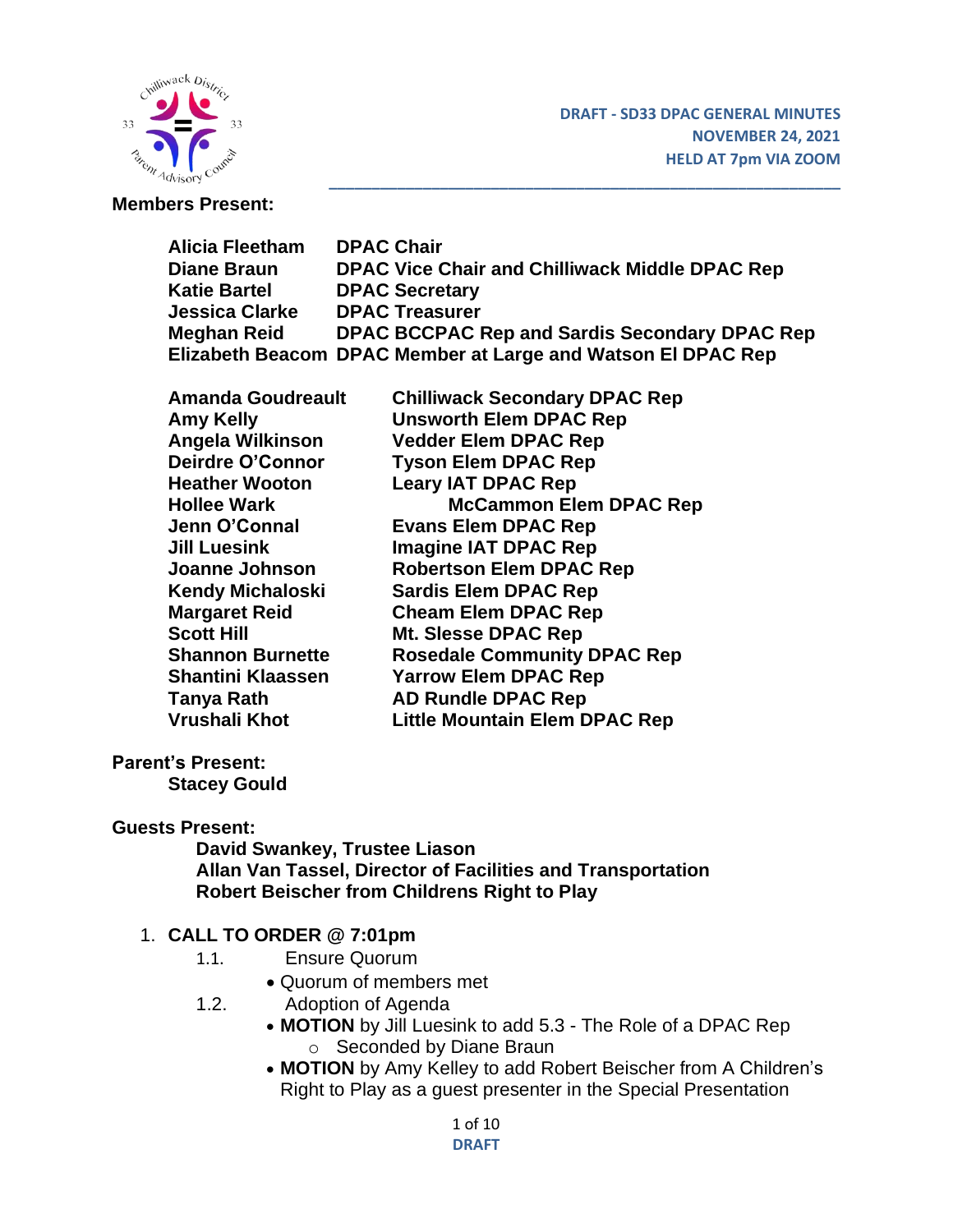

- o Seconded by Elizabeth Beacom
- **MOTION** by Jill Luesink THAT the agenda be adopted as amended.
	- o Seconded by Dianne Braun APPROVED
- 1.3. Approval of Minutes
	- Proposed amendments:
		- o Under CHC Committee Report correct the wording to say Junior Achievement BC (JABC) is being highlighted by the Chilliwack Financial Literacy Committee and offering a resource, not curriculum.

- o CYC report should read 0.5 child and youth in care support teachers, not 15
- o Tanya Cannon is from Cheam not Central
- MOTION by Tanya Rath THAT the minutes of the October 28<sup>nd</sup> General meeting be approved as amended
	- o Seconded by Jill Luesink APPROVED
- 2. **SPECIAL PRESENTATION – Playgrounds – Allan Van Tassel, Director of Facilities and Transportation and Robert Beischer from Childrens Right to Play**
	- 2.1. Allan Van Tassel gave clarification and information on the \$165,000 Playground Enhancement Fund that the district receives from the Ministry of Education.
		- The selection process for which playgrounds are submitted to the Ministry for consideration focuses on the safety and condition of the playground equipment, the "end of life" of the playground and whether equipment to repair a playground is available.
			- o The district softly inspects during service request calls, performs monthly inspections from certified staff, and twice a year a full inspection is done. School Protection Plan Consultant is hired to do inspections as well.
		- East Chilliwack has been awarded the funds this year while Promontory, Bernard and Cultus Lake were submitted to the Ministry for consideration for next year.
		- Some surveillance is used for prevention of vandalism. The video camera data writes over itself and is managed by the IT department in accordance with policies 716 and 716.1.
		- Approximately one-third of new playground equipment is inclusive, and all is CSA approved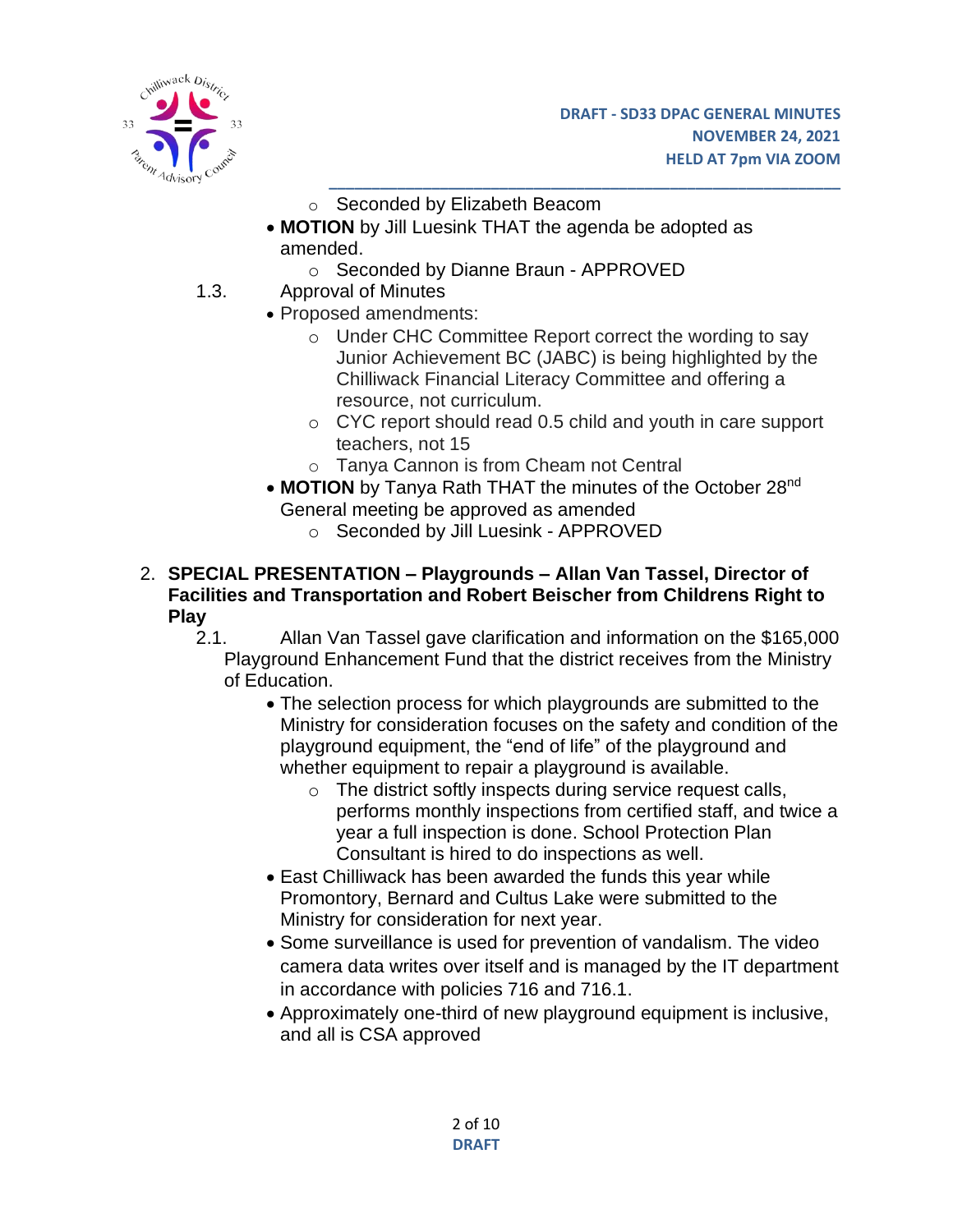

- 2.2. Rob Beischer from the Rotary Club of Chilliwack Fraser provided information A Children's Right to Play which raises funds annually for inclusive, accessible and zero barrier equipment for selected playgrounds.
	- The Rotary club operates a Travel Lotto fundraiser to raise the funds and has contributed to 4 schools so far.
	- For school playgrounds the funds are allocated to PACs, to choose what equipment they feel is the most appropriate with consultation, education and guidance towards accessible equipment.

• Further questions can be directed to robert@kinetikmarketing.com 604.793.5105 (https://portal.clubrunner.ca/794)

# **3. REPORTS**

# 3.1. **Trustee Report**

- Accessible playground guidelines can be found at [https://www2.gov.bc.ca/gov/content/education-training/k-](https://www2.gov.bc.ca/gov/content/education-training/k-12/administration/capital/programs)[12/administration/capital/programs](https://www2.gov.bc.ca/gov/content/education-training/k-12/administration/capital/programs)
- School catchment boundaries for Stitó:s Lá:lém totí:lt Elementary/Middle School were approved
	- o Boundaries were adopted based on the recommendation of staff following a public consultation approved by the board at the June  $15<sup>th</sup>$  public meeting
- Input is being received for the renewal of the district Long Range Facilities Plan (LRFP)
	- $\circ$  The LRFP will be a guiding document for the district from 2021-2025
	- $\circ$  Input is being received through: https://www.letstalksd33.ca/lrfp-21-25
- The Education Policy Advisory Committee (EPAC) has scheduled regular meetings between now and the end of the school year to support the policy manual renewal project
	- o EPAC Committee reports and recommended policy will be presented at public meetings of the board in the months ahead with 39 policies being covered.
- $\bullet$  On November  $8<sup>th</sup>$ , the board issued a statement indicating that a vaccine mandate for staff will not be implemented in the Chilliwack School District.

# **3.2. Committee Reports**

# • **CYC Committee**

o Planning is underway for the Conversation on Chilliwack's children which is a conference that typically happens annually in the Spring

> 3 of 10 **DRAFT**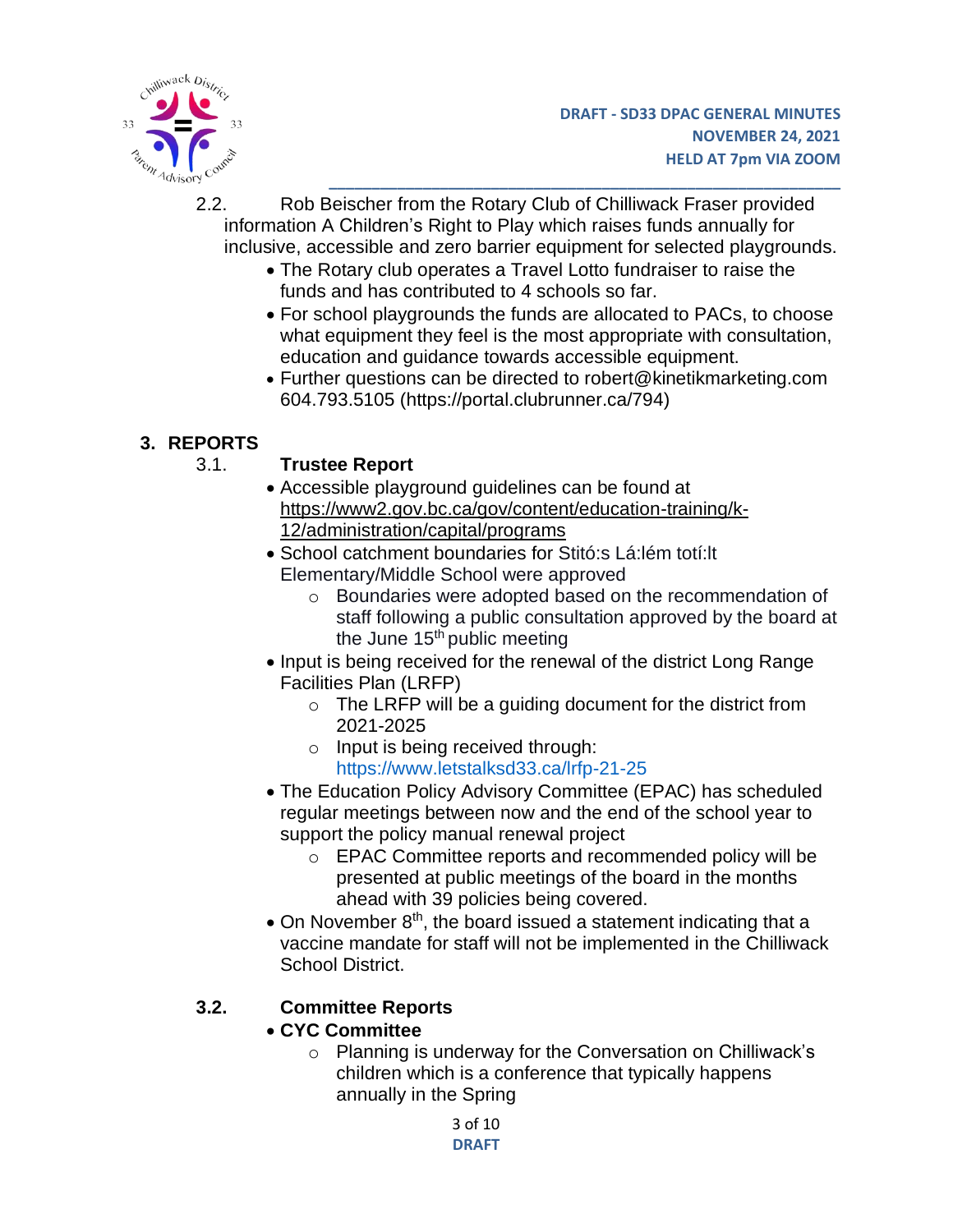

- **\_\_\_\_\_\_\_\_\_\_\_\_\_\_\_\_\_\_\_\_\_\_\_\_\_\_\_\_\_\_\_\_\_\_\_\_\_\_\_\_\_\_\_\_\_\_\_\_\_\_\_\_\_\_\_\_\_\_\_\_** o Family Smart has a new website. They provide support for parents who have children struggling with mental health concerns. Please share on your school PAC pages: [https://familysmart.ca](https://familysmart.ca/)
- o The next **Cultural Sharing Series Session** will be Nov 26 on Zoom from 12-1, with the topic of **Traditional Territory/Land Acknowledgement Teachings**.
	- See attachment #1 for more information and please share with your PACs
- **Middle Years Committee**
	- o Next meeting is December 1, an agenda has not yet been circulated
- **CHC Committee**
	- $\circ$  Met on November 23<sup>rd</sup> and had lots of discussion around flood management and resources.
	- o Please circulate the Free Food Program document: [https://static1.squarespace.com/static/5519a5e3e4b03cc5bf](https://static1.squarespace.com/static/5519a5e3e4b03cc5bf126513/t/619c3f72531f5e5ebd59b847/1637629811485/Free+Food+Programs+Nov+2021.pdf) [126513/t/619c3f72531f5e5ebd59b847/1637629811485/Free](https://static1.squarespace.com/static/5519a5e3e4b03cc5bf126513/t/619c3f72531f5e5ebd59b847/1637629811485/Free+Food+Programs+Nov+2021.pdf) [+Food+Programs+Nov+2021.pdf](https://static1.squarespace.com/static/5519a5e3e4b03cc5bf126513/t/619c3f72531f5e5ebd59b847/1637629811485/Free+Food+Programs+Nov+2021.pdf)
- **SAGE Committee**
	- $\circ$  SAGE is a new community panel that meets twice a month
	- $\circ$  SAGE members met with CTA in hopes of bringing in a speaker on for the April Pro-D to tackle gender inclusion, compassion, and kindness in the classroom.
	- $\circ$  SAGE is also looking at making a pamphlet for gender equity resources in the community.

### • **Inclusive Education Committee**

- o The elementary parent rep moved to middle school CUPE rep, and a new parent is filling the elementary parent seat.
- o Secondary, Indigenous and Alt parent reps are still needed.
- o The implementation and training for competency based IEP's were discussed. Information will be sent through Family of School's Learning Sessions with Parent Learning Sessions to be scheduled. DPAC offered to host district staff to share information to PACs at a DPAC meeting and suggested utilizing Let's Talk as an tool to share info out to parents who cannot make the learning sessions and accept feedback and ask questions.
- $\circ$  January 10<sup>th</sup> is the next meeting. DPAC will be suggesting future topics: restraint and seclusion, as well as accessibility, and inclusion across the district (summer learning, preschools, playground, extra-curricular activities, etc.)
	- Any ideas for topics can be emailed to DPAC.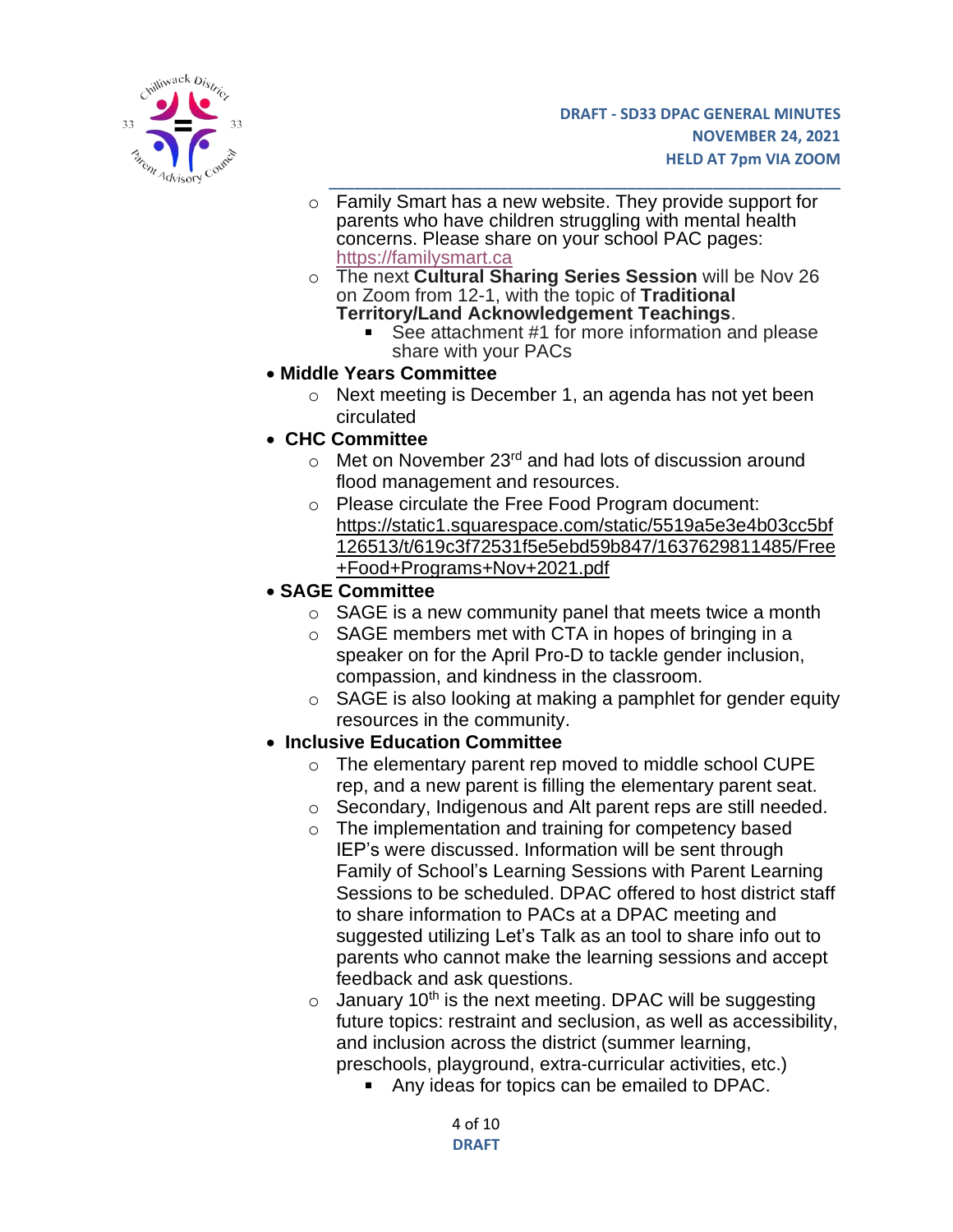

## • **Budget Committee**

 $\circ$  The Budget Committee met on November 4<sup>th</sup> and the next meeting will be on January 6.

**\_\_\_\_\_\_\_\_\_\_\_\_\_\_\_\_\_\_\_\_\_\_\_\_\_\_\_\_\_\_\_\_\_\_\_\_\_\_\_\_\_\_\_\_\_\_\_\_\_\_\_\_\_\_\_\_\_\_\_\_**

- o The first meeting covered the first quarter which ended September 30 when the final student registration count was due therefore limiting content, with more information to come in January.
- **EPAC**
	- o EPAC is working on updating policies that are long overdue for review or out of step with practice or with what the district wants practice to be.
	- o This meeting passed four policies on to the Board:
		- **Policy 220 Parents' Advisory Council (PAC)**
		- Policy 221 District Parent Advisory Council (DPAC)
		- **Policy 230 Business and Community Partnerships**
		- **Policy 270 Community Use of Facilities**
	- o Three policies were sent back for further consideration:
		- Policy 231 Advertising in Schools
		- Policy 240 Fundraising
		- **Policy 260 Community Schools (due to lack of** definition of why a community school is different)
	- $\circ$  Three policies are on the agenda for the next meeting:
		- **Policy 261 Neighborhood Learning Centers**
		- Policy 280 Smudging
		- **Policy 290 Historical Records Preservation**
	- o Current policies all on district website.

### 3.3. **BCCPAC Report**

- o BCCPAC membership registration is due by Dec 31, this allows PACs to vote at the BCCPAC AGM and have access to resources.
- $\circ$  The DPAC Summit was held Nov 19-20. The summit included how to write a resolution, informed us that BCCPAC is working on getting SD33 Special advisor report released as Prince George's Special Advisor report has been released, and that BCCPAC will advocate for individual cases, as they have capacity, even if a PAC hasn't paid the registration.
	- Indigenous Education Council can help get the indigenous voice represented in PACs and DPACs.
- o BCCPAC's website is extremely helpful and has lots of resources: [https://bccpac.bc.ca](https://bccpac.bc.ca/)
- **3.4. Treasure Report**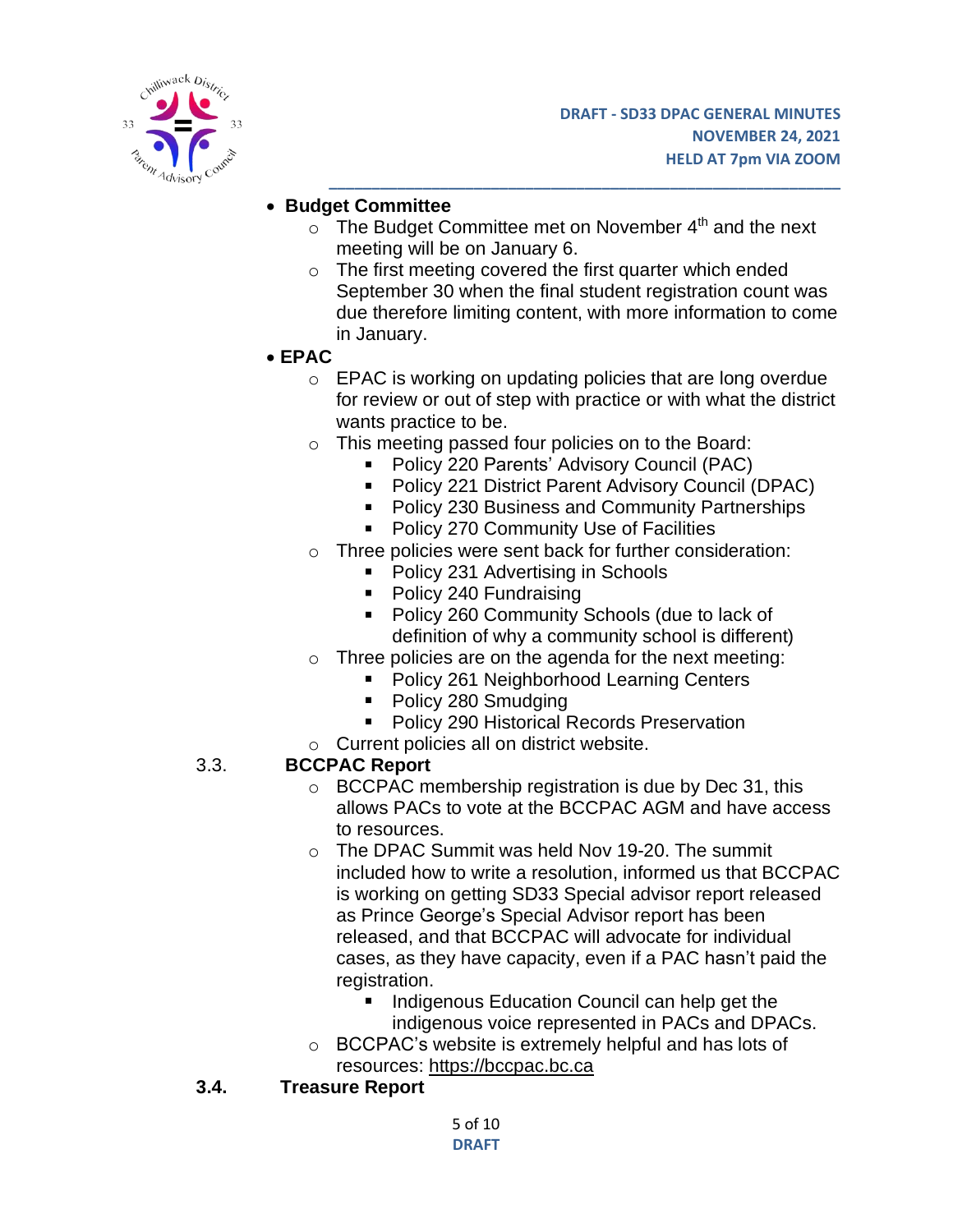

- See Attachment #2 Budget Report
- As of September 31, 2021:
	- o Gaming Account balance after commitments is \$7656.76

- o General account balance after commitments is \$2506.92
	- This includes a \$500 donation.

## **3.5.Chair's Report**

- DPAC continues to advocate for the parent voice to be considered in planning and decision making within our district. A lot of work this past month has been through existing committees, such as EPAC, ACIE, and BCCPAC, and conversations with district staff and Trustees. DPAC is awaiting partner meeting dates with the board and district staff and plans to meet with the CTA again in the new year. Please bring any questions, concerns, and ideas forward to DPAC.
- DPAC sent a letter of support for the vaccine mandate for school staff and volunteers as directed by a majority vote of members.
- A reminder of the importance for PACs to read and be familiar with their Constitution and Bylaws, as well as DPAC's Constitution and Bylaws to understand the voting process and how votes are tallied and how a vote to abstain affects the results
- DPAC summit items of interest included how PACs and DPACs can further Truth and Reconciliation and the inclusive education information handbook from the ministry of education.

# **4. UNFINISHED BUSINESS**

### **4.1. Sexual Health**

- Unsworth Elementary and Rosedale Community schools are confirmed to be taking part in the Saleema Noom resource.
	- o Three PACs have reached out to DPAC and have been advised to obtain school admin support. DPAC will review the budget to see if we can fund more than two schools this year.
- Saleema Noom parent presentation will be held on March 8 at 6:30pm on Zoom and will be shared out to PACs in the new year.

# **5. NEW BUSINESS**

# **5.1. Long Range Facilities Plan Consultation**

- It is important to take opportunities to provide feedback to the district. Let's Talk has a document to look over regarding LRFP. <https://www.letstalksd33.ca/lrfp-21-25>
- The LRFP seems to be lacking the full scope of inclusion.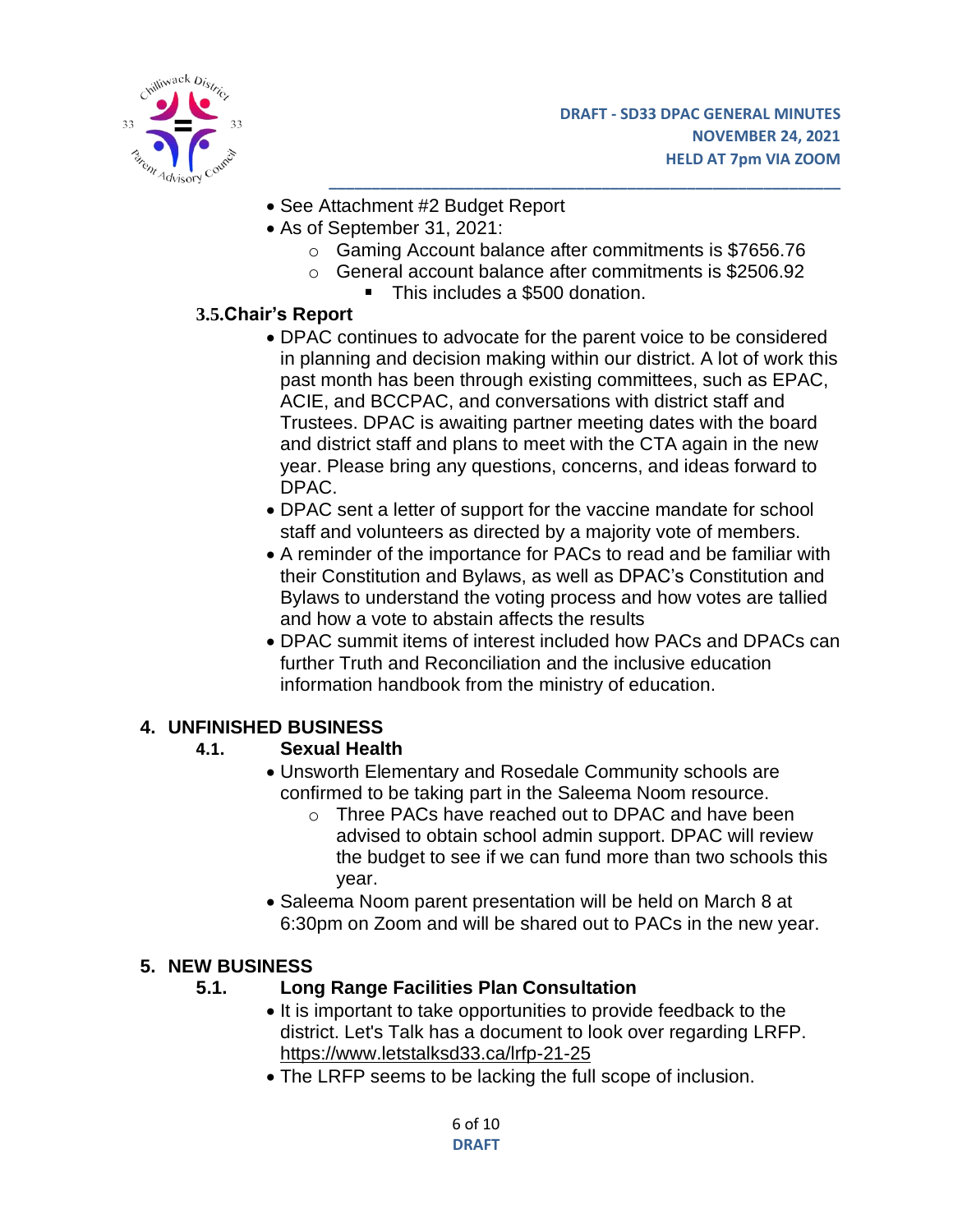

o The plan includes focus on gender neutral bathrooms, but misses focus on inclusive playgrounds, accessible spaces, indigenous culture representation and inclusive resource rooms.

**\_\_\_\_\_\_\_\_\_\_\_\_\_\_\_\_\_\_\_\_\_\_\_\_\_\_\_\_\_\_\_\_\_\_\_\_\_\_\_\_\_\_\_\_\_\_\_\_\_\_\_\_\_\_\_\_\_\_\_\_**

o The plan mentions the district's leadership in technology but there is a need for 4 new schools and 7 additions. Funds for both technology and schools while PACs currently fund Ipads.

### **5.2. PAC Membership Contact Information Collection and Management**

- DPAC has heard that PACs struggle with being able to consult their membership efficiently and effectively. PACs may not be permitted to communicate their business through school admin which can pose many challenges.
- Each PAC can obtain access to a confidential district email account and that provides use of various Microsoft features, including Microsoft Forms.
- Information and resources to support PACs in accessing their district email account and creating an online Form to circulate to their members will be sent out in the coming weeks.
- Once created, a link to the form can be sent out to the parent membership via school admin for parents to complete and opt in for emails from PAC.

# **5.3. The Role a DPAC Rep**

- Questions around if DPAC Reps get to vote personally or based on parent feedback and what the expectations are across the district.
	- o Expectations can be defined in the PAC Constitution and Bylaws however; consideration should be given to ensure the expectations will remain attainable as the capacity of volunteers will vary each year for PACs.
	- o While the PAC executives are elected by the parent membership to represent them, it's important to recognize that the executive is also accountable to the parent membership that elected them. The intention should be to consult members whenever reasonably possible.
	- o DPAC reps are bound by their PAC and DPAC Constitution and bylaws, and PAC members should be cognizant of who they are electing to their executive and DPAC rep roles.

# **6. Round Table – Trialing District Staff Guest at DPAC Meetings.**

6.1. Many DPACs in BC have district staff attend their general meetings. DPAC is considering members' thoughts on trialing having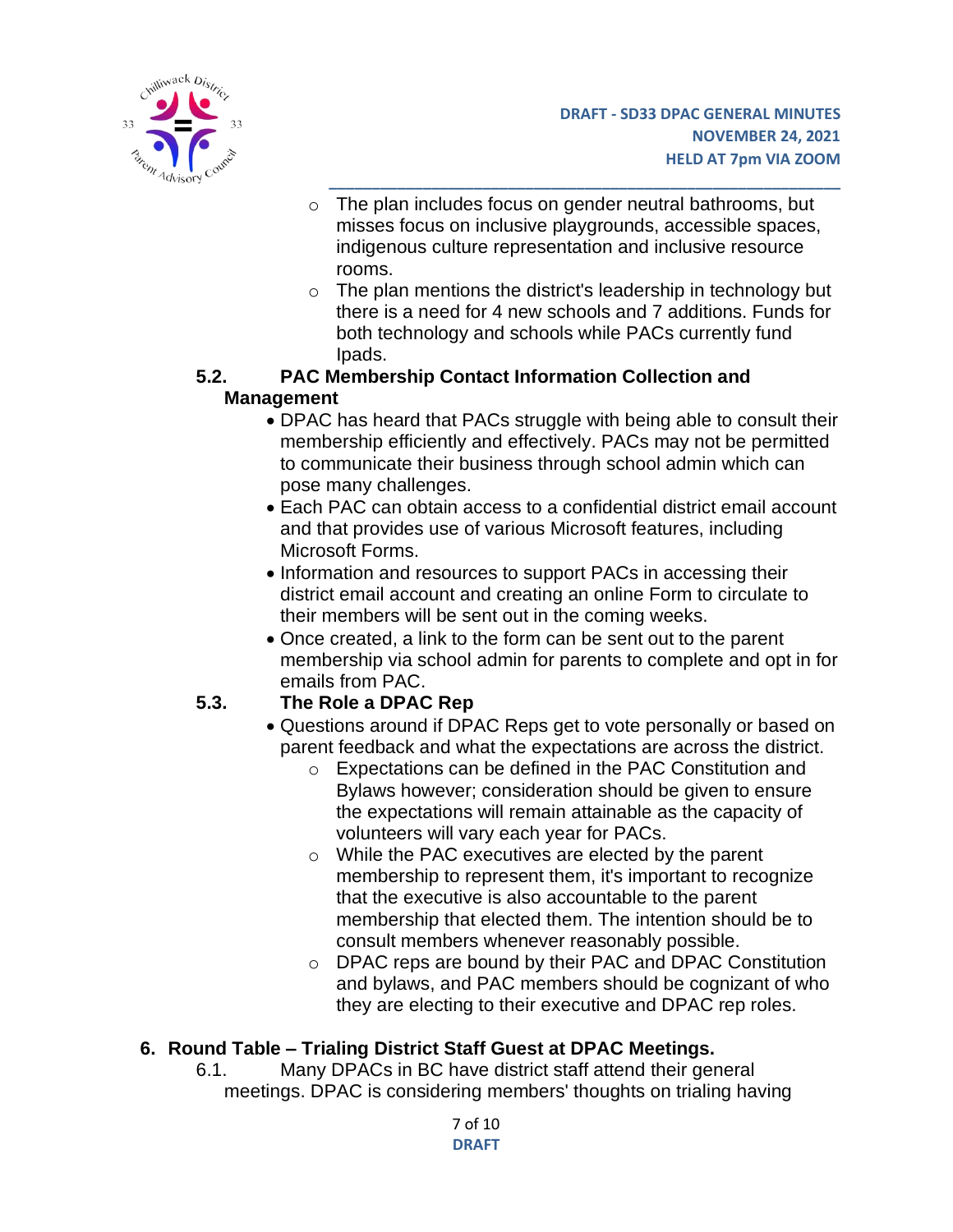

district staff attend general meetings in the new year and provide a report. Questions on items covered in the report can be typed in the chat for the DPAC chair to ask with a time limit, any unanswered questions will receive an email response. Information brought by district staff would be different than reports from the already invited trustee.

**\_\_\_\_\_\_\_\_\_\_\_\_\_\_\_\_\_\_\_\_\_\_\_\_\_\_\_\_\_\_\_\_\_\_\_\_\_\_\_\_\_\_\_\_\_\_\_\_\_\_\_\_\_\_\_\_\_\_\_\_**

- Members would need to be respectful of time and not use it as a one-on-one time to "grill" district staff. Meeting length is a universal concern for DPAC reps.
- Members all thought it would be good to be more informed from the district and be abe to bring the information to the schools.
- Some members thought every second month, to alternate with special presentations might be a good idea to ensure meetings do not run late.
- As always, DPAC is a PACs first point of contact to liaise with the district and seek guidance and support with PAC business.

# **7. DATES OF UPCOMING MEETINGS**

- **7.1.** DPAC General Meeting January 27, 2022 at 7pm via Zoom
- **8. ADJOURNMENT @ 9:29pm**

**Katie Bartel Alicia Fleetham DPAC Secretary DPAC Chair**

**Prepared By: Draft Approved By:**

**<sup>X</sup>** Katie Bartel **X** Alicia Fleetham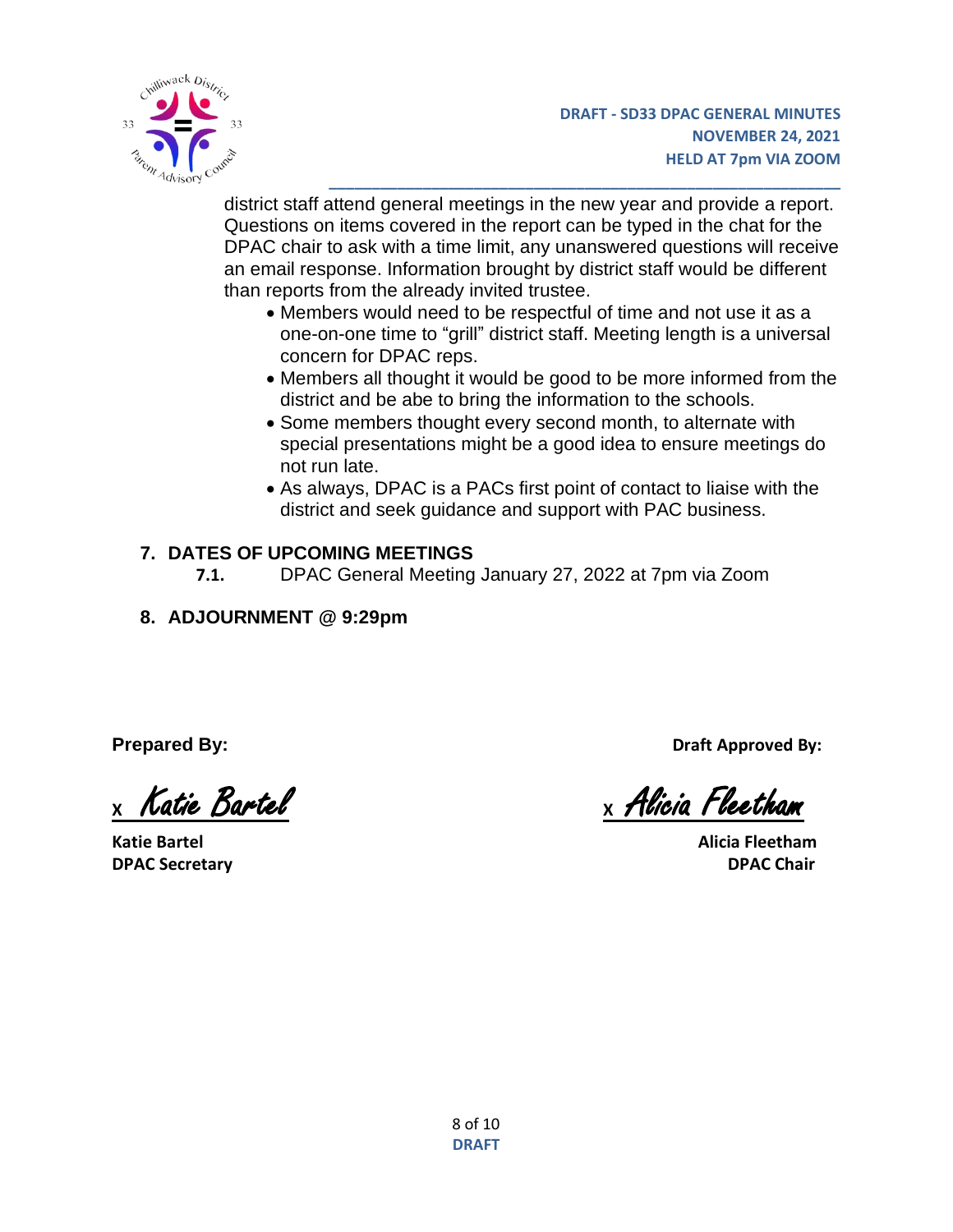

# **Attachment #1 Cultural Sharing Series Session**